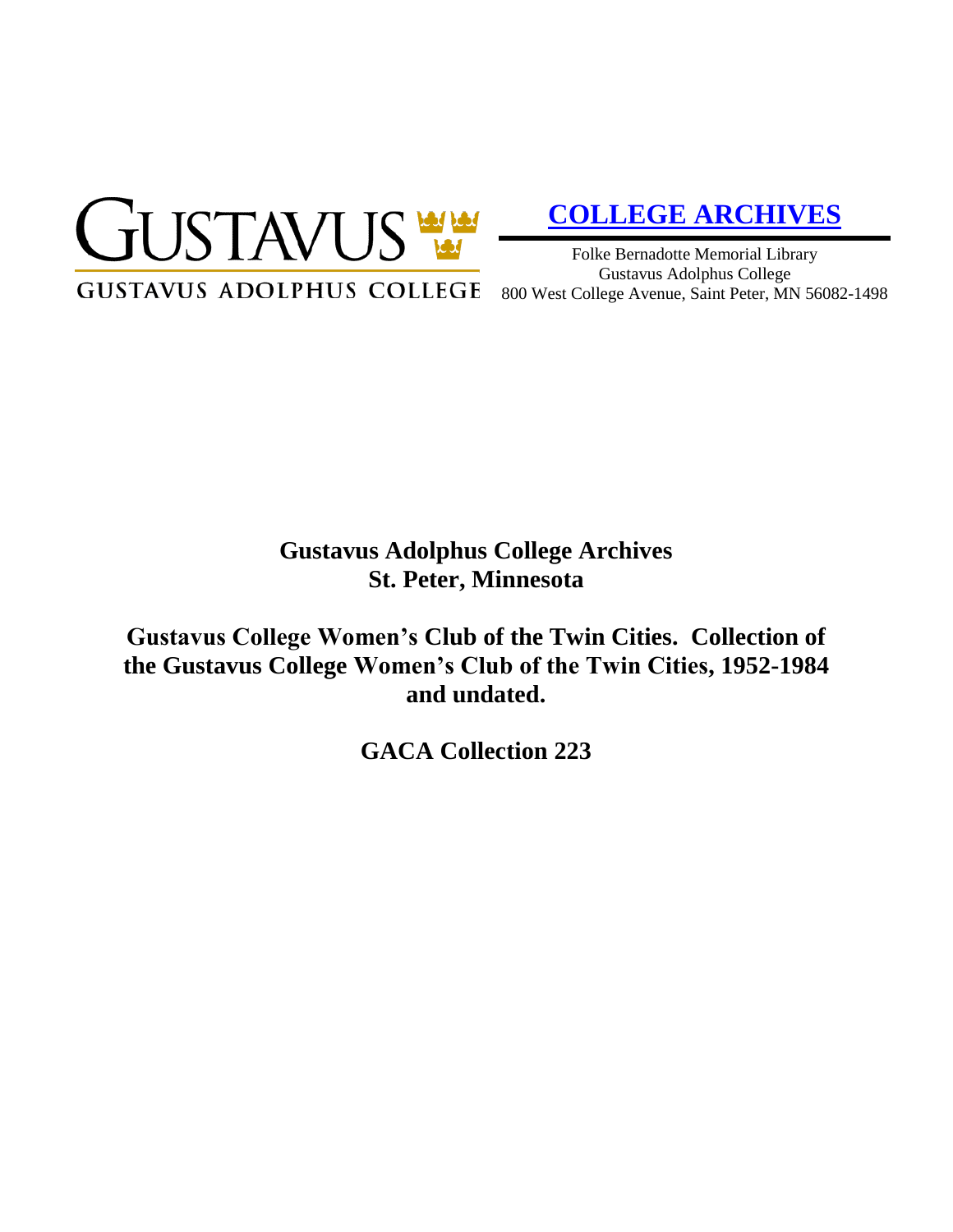**Gustavus College Women's Club of the Twin Cities. Collection of the Gustavus College Women's Club of the Twin Cities, 1952-1984 and undated. GACA Collection 223. 12 folders.**

#### **ABSTRACT:**

The Gustavus College Women's Club of the Twin Cities collection consists of the records kept by the Twin Cities chapter of the Gustavus Women's Club. This particular acquisition contains multiple mediums and materials. Included in this collection are: meeting minutes, membership cards, two scrapbooks, and folders holding the constitution, correspondence, announcements, officers, and bank statements of the group. Also included is a folder with membership lists. This information is different than that of the membership cards.

#### **ORGANIZATION NOTE:**

Founded in 1926, the Gustavus College Women's Club was originally called The Dames Club of Gustavus, which later became the Faculty Women's Club, and finally ended with what it is known as today. The Twin Cities chapter of the Gustavus College Women's Club began 23 May 1951, although unofficially. The group's constitution appears to have been completed after the September 7<sup>th</sup> meeting, and their first regular meeting occurred 18 September 1951. According to their Constitution, "the object of this club shall be to bind the Alumnae and friends of Gustavus closer together in friendship and loyalty to Gustavus Adolphus College." Given the title of this club, it makes sense that only women were allowed to be members of this organization. Interestingly enough however, this is never specifically stated. The organization Constitution declares, "any alumna, former student, or other friend of Gustavus Adolphus College is eligible for membership." From this statement, men (as long as they weren't alumni) had the right be included in the club, but it is believed that this was never the intention of the Women's Club. Although the last meeting minutes are from 20 October 1969, it is unclear as to when the Twin Cities chapter of the Gustavus College Women's Club officially became inactive, as other material in this collection dates from a later period.

#### **RESTRICTIONS:**

There are no restrictions on use of this collection for research purposes. The researcher assumes full responsibility for observing all copyright, property, and libel laws as they apply.

Researchers must use collection in accordance with the policies of the College Archives, the Folke Bernadotte Memorial Library, and Gustavus Adolphus College.

#### **COLLECTION CITATION:**

Gustavus College Women's Club of the Twin Cities. Collection of the Gustavus College Women's Club of the Twin Cities, 1952-1984 and undated. GACA Collection 223. Gustavus Adolphus College Archives, St. Peter, Minnesota.

#### **PROCESSED BY:**

Maura A. Coonan, library intern, processed this collection and developed the finding aid during April 2010.